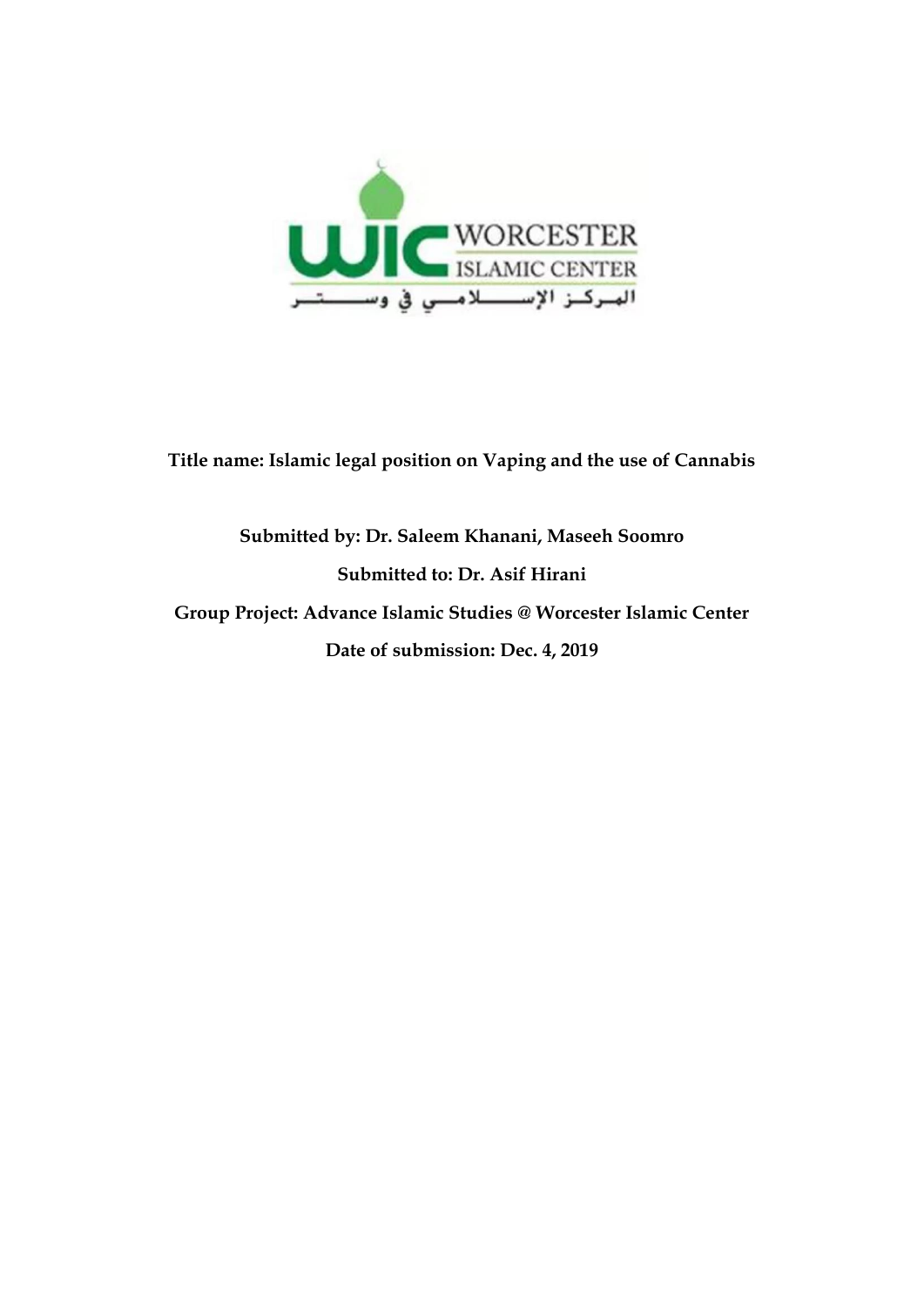# **Table of Contents**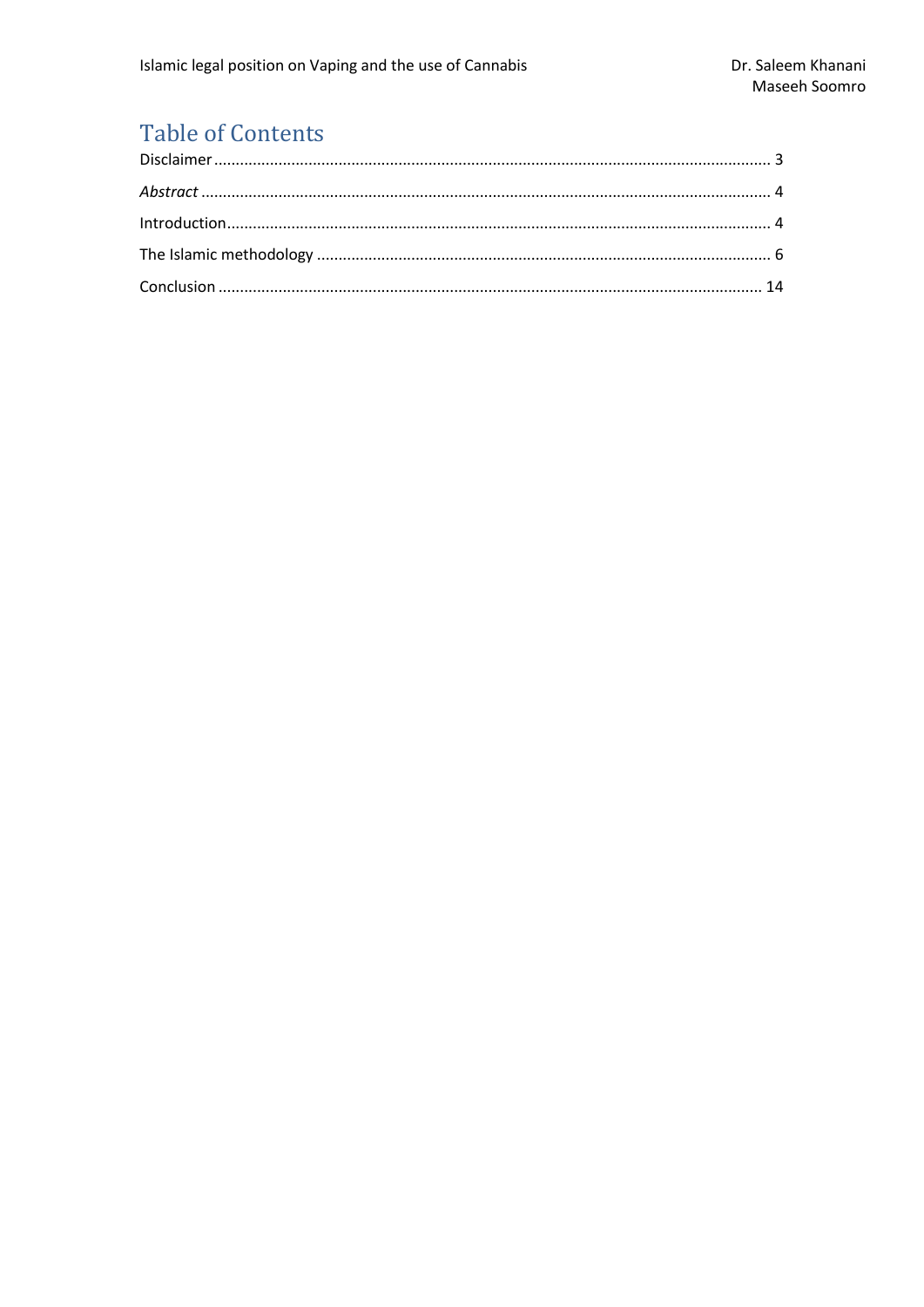### <span id="page-2-0"></span>Disclaimer

This research was conducted to inform the Muslim community about the contemporary issues of vaping and its widespread use. We used contemporary *Fatawas* and medical statistics to compile this research, not as scholars but as humble students. Whatever is right and good, it is from Allah s.w.t. and whatever is bad, it is from us and *Shaitan*. We hope that some scholar will enhance this paper and take it to next level so that eventually it will benefit the community. It was submitted respectfully to our beloved teacher Dr. Asif Hirani as a part of course conducted in Worcester Islamic Center.

From,

Dr. Saleem Khanani & Maseeh Soomro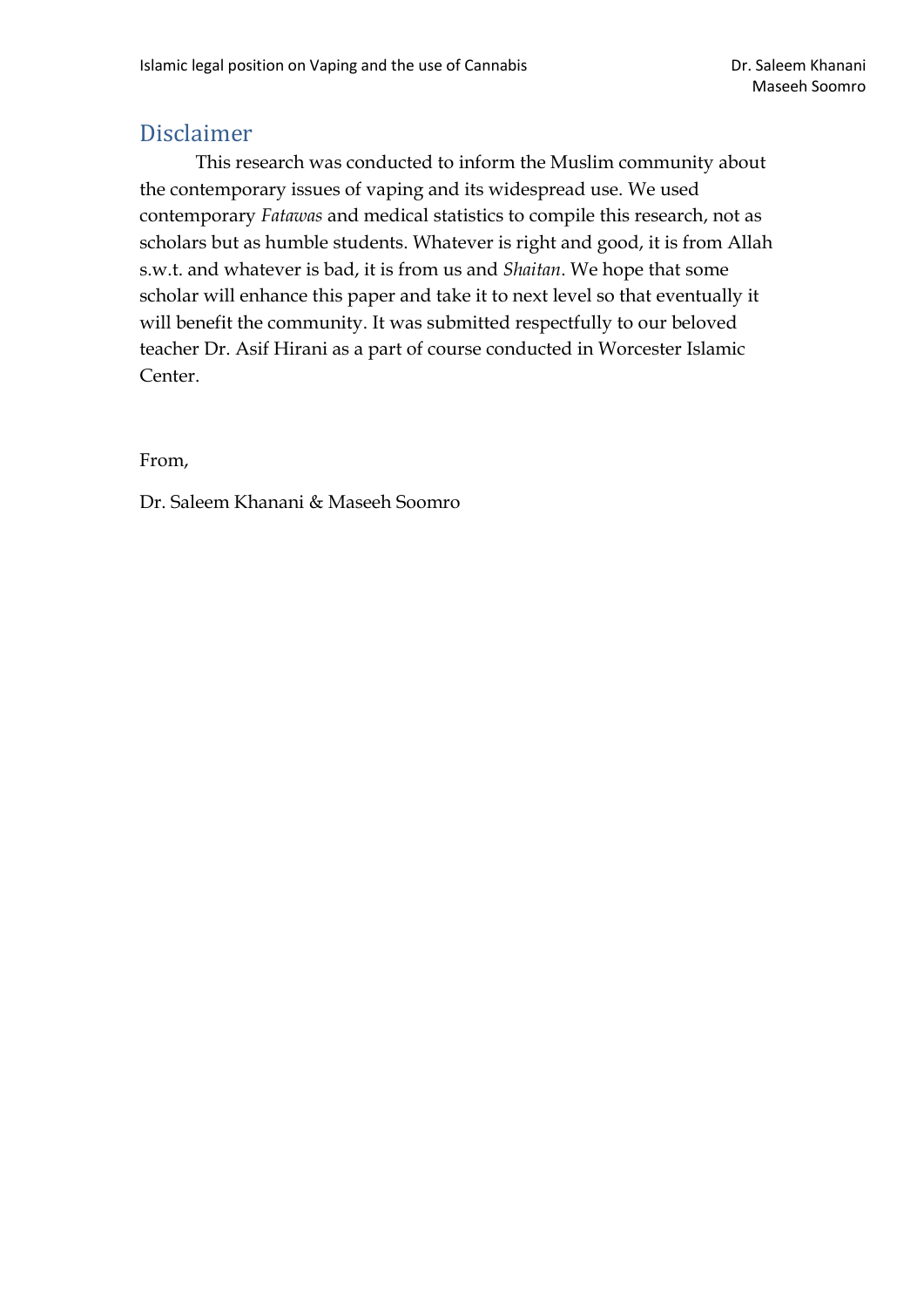بسم الله الرحمن الرحيم

#### <span id="page-3-0"></span>*Abstract*

*The use of traditional nicotine cigarettes, E-cigarettes and marijuana products has been on the rise among teenagers and adults, both men and women. The recent reporting of serious lung disease and deaths from these products has raised moral, legal and religious issues. In this paper we will present an overview of this problem and discuss the Islamic legal position utilizing the traditional sources of jurisprudence and analogical reasoning.*

#### <span id="page-3-1"></span>Introduction

The use of e-cigarettes and that of the several products of Cannabis, also known as marijuana, has become the subject of medical research, health policy, bioethics and religion, in view of the recently reported lung disease EVALI that has led to more than three dozen deaths in 2019 alone.<sup>i</sup>, ii Vaping is the act of inhaling and exhaling the aerosol or vapor produced by an electronic cigarette, popularly known as e-cigarette or a similar device.

By the end of October 2019 more than a thousand cases of lung injury and at least 37 deaths have been reported related to vaping. According to the Centers for Disease Control 1888 people have developed a new lung illness, called EVALI in every state of the United States of America except Alaska. EVALI stands for E-cigarette, or Vaping, product use Associated Lung Injury. It has also been reported that people who died as a result of EVALI often used products exclusively containing THC (tetrahydrocannabinol), a psychoactive<sup>1</sup> [A] substance found in cannabis.iii Cannabis or marijuana is a psychoactive drug obtained from the Cannabis plant used for medical and recreational purposes. Marijuana is also known by several names such as weed, herb, pot,

<sup>1</sup> A **psychoactive** drug, psychopharmaceutical, or psychotropic drug is a chemical substance that changes brain function and results in alterations in perception, mood, consciousness, cognition, or behaviour. These substances may be used medically; recreationally; to purposefully improve performance or alter one's consciousness; as entheogens; for ritual, spiritual, or shamanic purposes; or for research. Some categories of psychoactive drugs, which have therapeutic value, are prescribed by physicians and other healthcare practitioners. Examples include anaesthetics, analgesics, anticonvulsant and antiparkinsonian drugs as well as medications used to treat neuropsychiatric disorders, such as antidepressants, anxiolytics, antipsychotics, and stimulant medications. Some psychoactive substances may be used in the detoxification and rehabilitation programs for persons dependent on or addicted to other psychoactive drugs. Wikipedia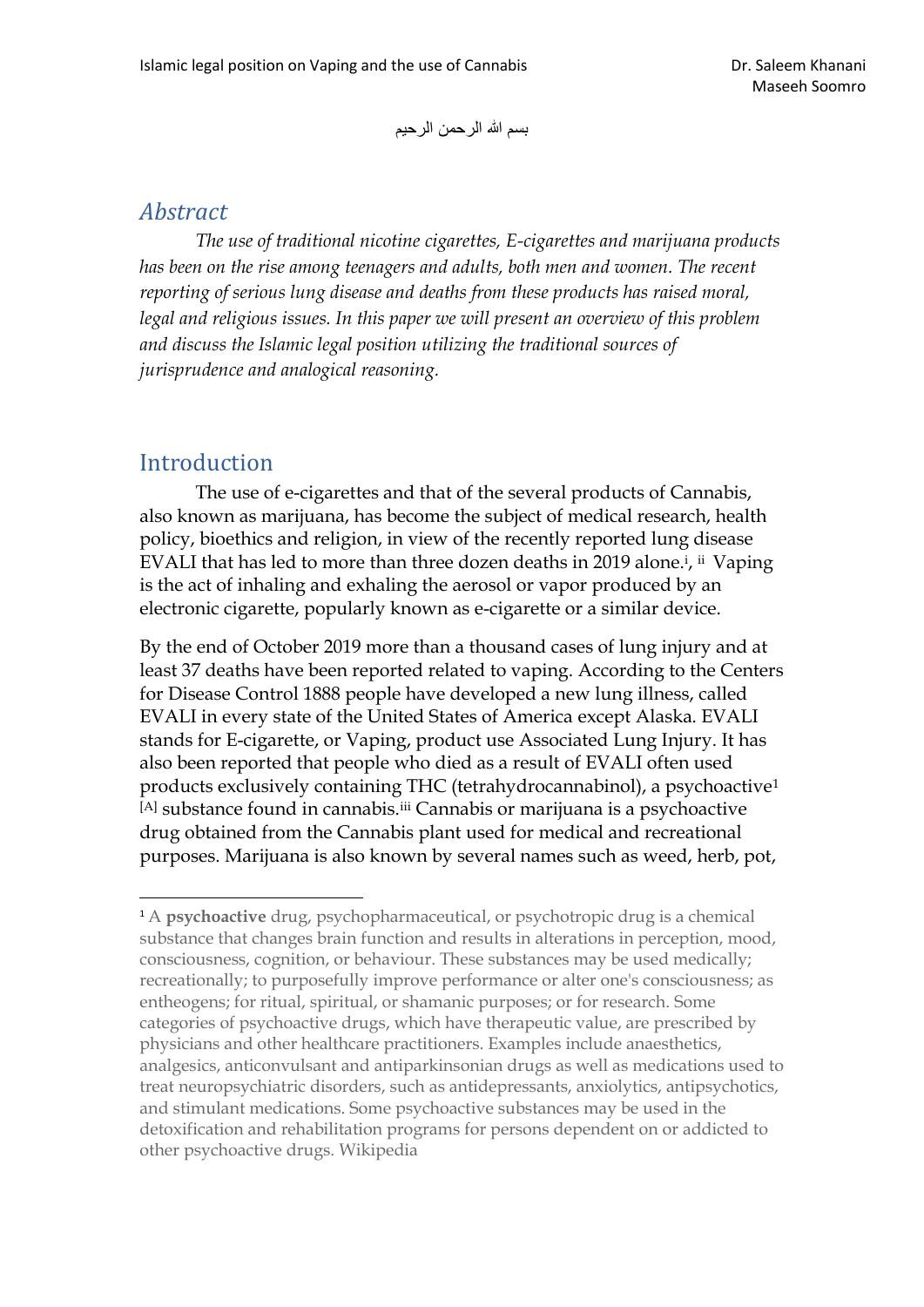grass, bud, ganja and Mary Jane among others. It is a greenish-gray mixture of the dried flowers of the plant Cannabis sativa.iv

Although the first documented reference to an electronic cigarette is a patent granted to Joseph Robinson in 19302, the first commercially successful electronic cigarette was created in Beijing China by Hon Lik and it was first introduced in Europe in April 2006.<sup>v</sup> In the USA e-cigarettes were developed as an alternative to cigarette smoking, and some studies showed that vaping helped some smokers quit smoking or cut down substantially the number of cigarettes they smoked. Despite efforts to regulate the use of e-cigarettes the number of vapers has increased steadily from 7 million in 2011 to 41 million in 2018 and the global market is now estimated to be worth \$19.5 billion.<sup>vi</sup> The use of e-cigarettes among high school students has increased at an alarming pace jumping by 78% from 2017 to 2018 among high school students and by 48% among those attending middle school.vii, viii

Since 2012, eleven states and Washington DC have legalized recreational use of cannabis for adults over the age of 21, and its medical use is legal in 33 other states.ix Marijuana is the most used drug among teens with more teenage girls reported use of marijuana compared with cocaine, heroin, ecstasy, and all other illicit drugs combined.<sup>x</sup> In 2017, the legal marijuana industry's economic impact in the USA was between \$20 billion and \$23 billion.<sup>xi</sup> Cannabis can be used in various ways through inhalation, ingestion and topical application. Different devices for its use include hand pipes, water pipes, hookahs, vaporization, rolling paper, edibles, home-made devices, tinctures and edible oils. A 39-year-old woman was found dead in New Orleans after vaping from an over dose of THC oil. This may be the first reported death from THC.xii

While the legal system is facing a Herculean task in regulating the use of ecigarettes and marijuana, the question also arises about the position of religion with respect to this issue in particular and to the use of other products that affect the human mind and body in general. In this paper we will look at the ways in which the Islamic law can be applied to face this challenge. We will look at the primary sources of Islamic law and apply some legal maxims that are relevant to regulating the human conduct that, if allowed unchecked, can result in moral deterioration, self-destruction, physical harm leading to the individual's death, and societal repercussions.

<sup>2</sup> **Joseph Robinsons** was an American inventor who filed for the patent of the world's first electric vaporizer on May 3, 1927. The patent was ultimately granted to him on September 16, 1930.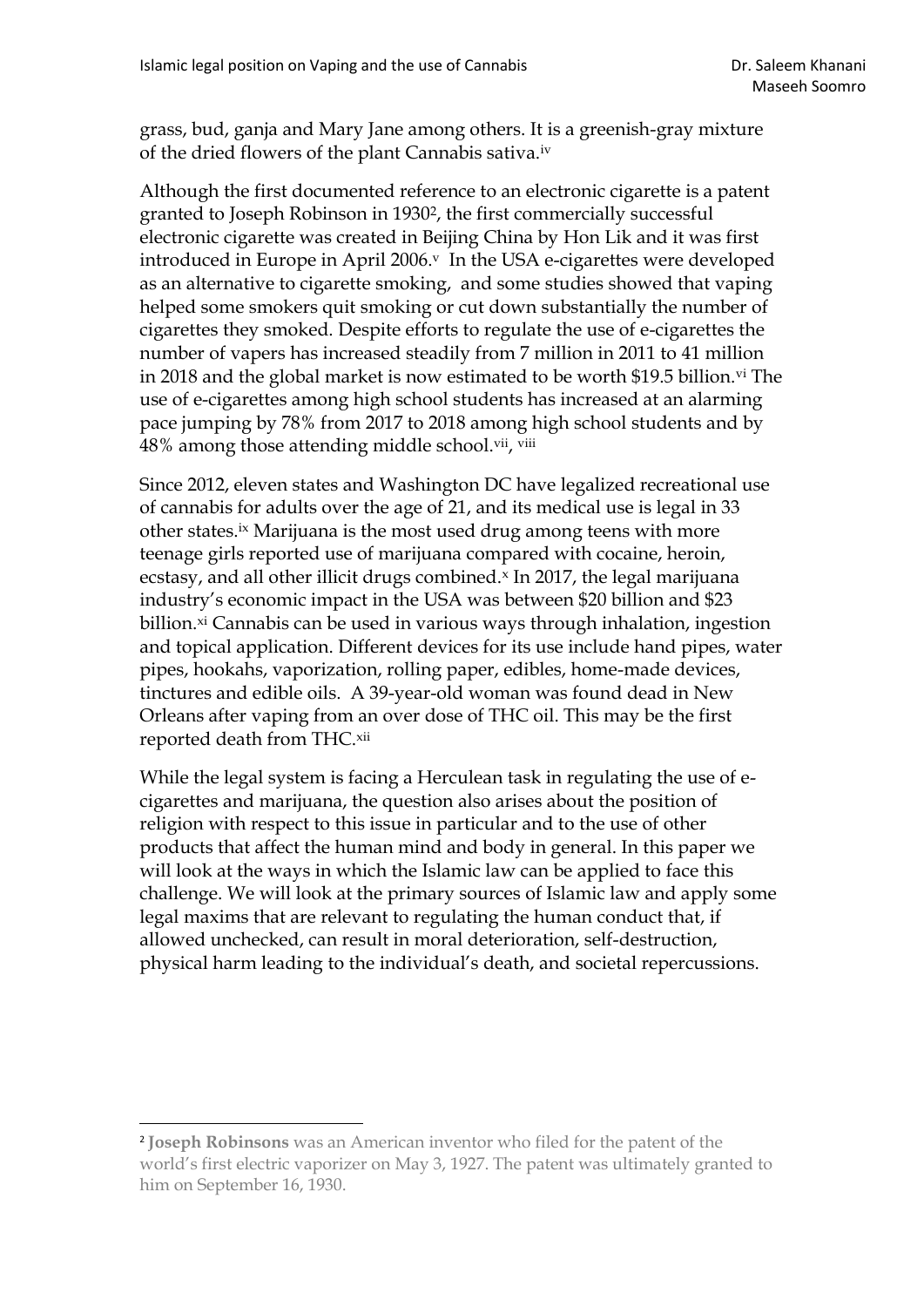## <span id="page-5-0"></span>The Islamic methodology

Islamic jurists follow a well-defined approach when answering religious questions. They make use of the sciences of the principles of Islamic jurisprudence مقاصد الشريعة he purpose behind legal injunctions مقاصد الشريعة variety of legal maxims الفقيهة القواعد. This paper will present an overview of these disciplines and then apply them to the issue of Islamic legal position on vaping and the use of cannabis.

Before delving into the Islamic methodology when dealing with contemporary issues not directly addressed in the two Divine sources of Islamic law, i.e., the Holy Quran and the Prophetic traditions, we will look at what Islam means to its over 1.5 billion followers all over the globe.<sup>xiii</sup> Linguistically Islam means peace and submission, and more specifically, belief and submission to one God that necessitates man conducting his life in order to realize the Divine Will. It combines faith and practice following the Islamic law or Shariah that governs not just the ritual acts of worship but also extends to the legal and social transactions and even personal behavior.

According to Fazlur Rahman<sup>3</sup> the most important and comprehensive concept for describing Islam as a function is the concept of Sharia or 'Shar' which, for political reason among others, is probably the most misunderstood term in both the Western and the Muslim world.xiv In its original meaning the shariah means the path or the road leading to the water without which a traveler in the desert has no chance of survival. In religious sense it implies 'the highway of good life', i.e., religious values, expressed functionally and in concrete terms, to direct man's life. The subject of Shariah is God who prescribes a path to be followed by man. A related term din دين often translated as 'religion' is the following of that path and its subject is man. xv

The Islamic law is based upon four foundations, called the roots of the law. These are the Quran, the *Sunna<sup>4</sup>* of the Prophet Mohammad peace be upon

<sup>4</sup> The words, actions and tacit approvals of the Prophet Mohammad, peace be upon him, were compiled after him over the next four hundred years, transmitted through several chains of narrators. Several such collections have been preserved, published in original Arabic and translated into multiple language the world over. These collections are usually referred to by the names of their collectors. The six most famous collections are collected by Al Bukhari, Muslim, Abu Dawood, Al Tirmidhi, Ahmad Ibn Hanbal, Ibn Ma'ja and An Nasai. The collections of Al Bukhari and Muslim are considered to be the most authentic among the six and are usually referred to as Sahih Al Bukhari and Sahi Muslim respectively. The word Sahih stands for the most authentic.

<sup>3</sup> **Fazlur Rahman** (1919 to 1988) was a modernist Islamic scholar from Pakistan whose works on modernist understanding of Quran and Islamic revival and reform have been highly influential in Western research on Islam. He was the Harold H**.** Swift Distinguished Service Professor of Islamic Thought at the University of Chicago.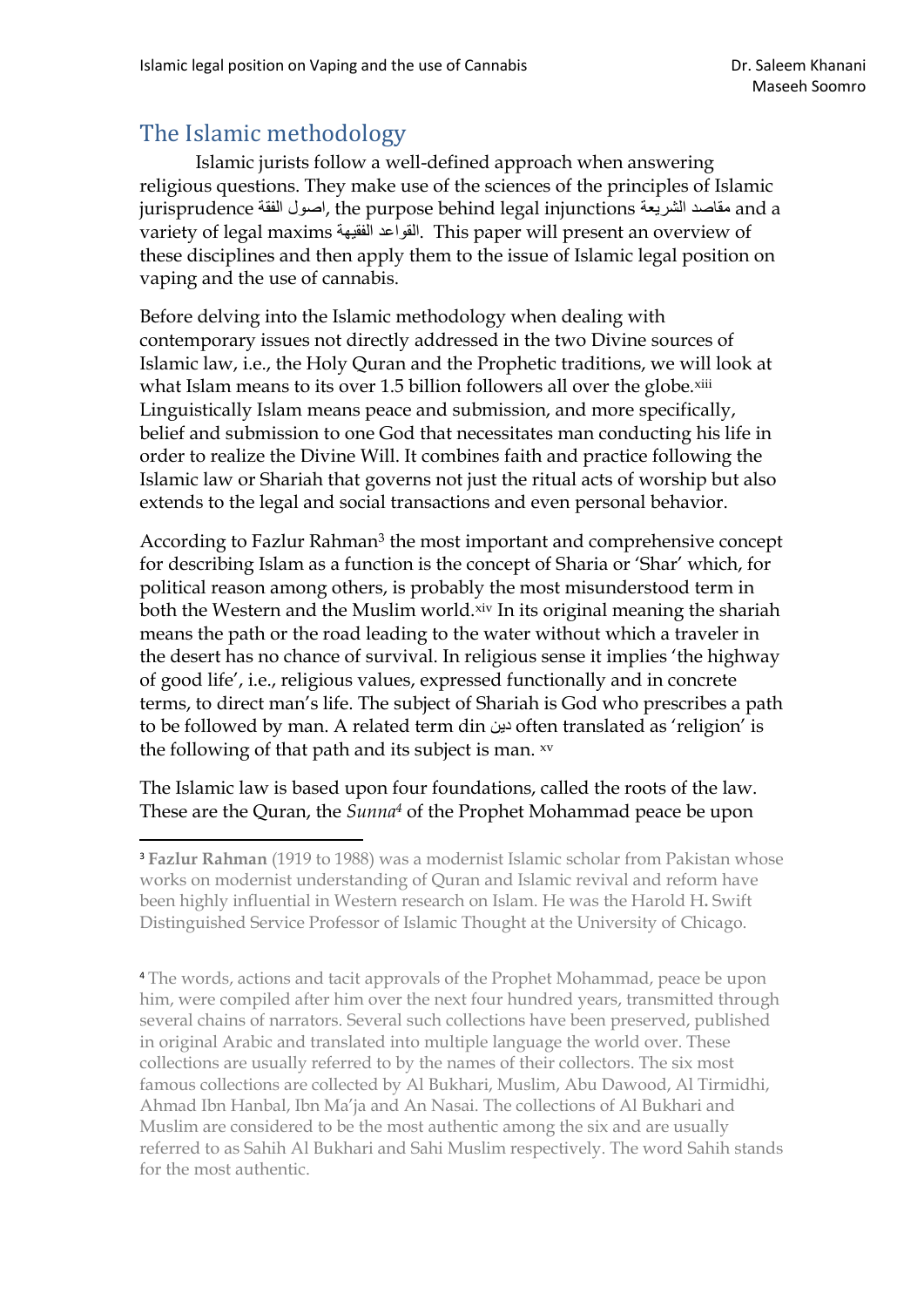him<sup>5</sup>, the Ijma or the consensus of the Muslim scholars beginning with the immediate Companions of the Prophet peace be upon him, and the Qiyas or analogical reasoning.xvi

The Quran is the Divine revelation from God to the Prophet Mohammad, peace be upon him, through the Archangel Gabriel<sup>6</sup> transmitted over a period of 23 years. Its words are considered to be God's own words, and about which, there is no difference of opinion among the Muslim scholars regardless of their affiliation with any group. The *Sunnah* of the Prophet, peace be upon him, includes the things he said, did or remained silent about as reported by thousands of his immediate followers transmitted by generation after generation of Muslims and now collected in multiple collections of Hadith.

When an issue is not specifically addressed in these two Divine sources, Muslim scholars use their reasoning ability or اجتهاد and analogical reasoning قياص to deduce and apply Shariah principles. The *Qiyas* is, to simply put, a tool used by the jurists to compare cases in such a way that injunction of one case already dealt with in one or both of the Divine sources is applied to a similar one that has no specified injunction. There must exist a common denominator '*illa*' علة between the two cases that allows an accurate extrapolation of the injunction of the existing case to the new one.

In a very famous and oft-quoted report the Prophet, peace be upon him, asks his appointed judge to Yemen, Mu'adh Ibn Jabal<sup>7</sup>, the methodology through which he would judge the cases brought to him.

**ْ** حَدَّثَنَا حَفْصُ بْنُ عُمَرَ عَنْ شُعْبَةَ عَنْ أَبِي عَوْنٍ عَنْ الْحَارِثِ بْنِ عَمْرِو ابْنِ أَخِي الْمُغِيرَةِ بْنِ شُعْبَةَ عَنْ أُناسٍ مِنْ أَهْلِ حِمْصَ مِنْ **ْ ب ي َ ْ ْ ْ َ ْ ْ َ ْ َ َ َ َ َ ي ْ ْ ي َ ْ َ** أَصْحَابِ مُعَاذِ بْنِ جَبَلٍ **َ َ ْ ب َ َ**

<sup>5</sup> **Mohammad son of Abdullah** (571-632 AD) is the Prophet of Islam who received the final revelation of God, the Holy Quran, and whose teachings influence the daily conduct of every Muslim. He was born in Mecca in the present-day Saudi Arabia. It is customary for the Muslims to write and say Peace be upon Him whenever his name is written or mentioned. Often times he is also referred to as the Messenger of God or Messenger of Allah peace be upon him.

<sup>6</sup> **Archangel Gabriel** is the messenger in the Abrahamic religions who delivers messages and Revelation from God to the chosen Prophets.

<sup>7</sup> **Mu'adh son of Jabal** was a Madanese companion of the Prophet, peace be upon him. In Islamic tradition a companion is a man or a woman who accepted Islam during the time of the Prophet, peace be upon him, and saw him.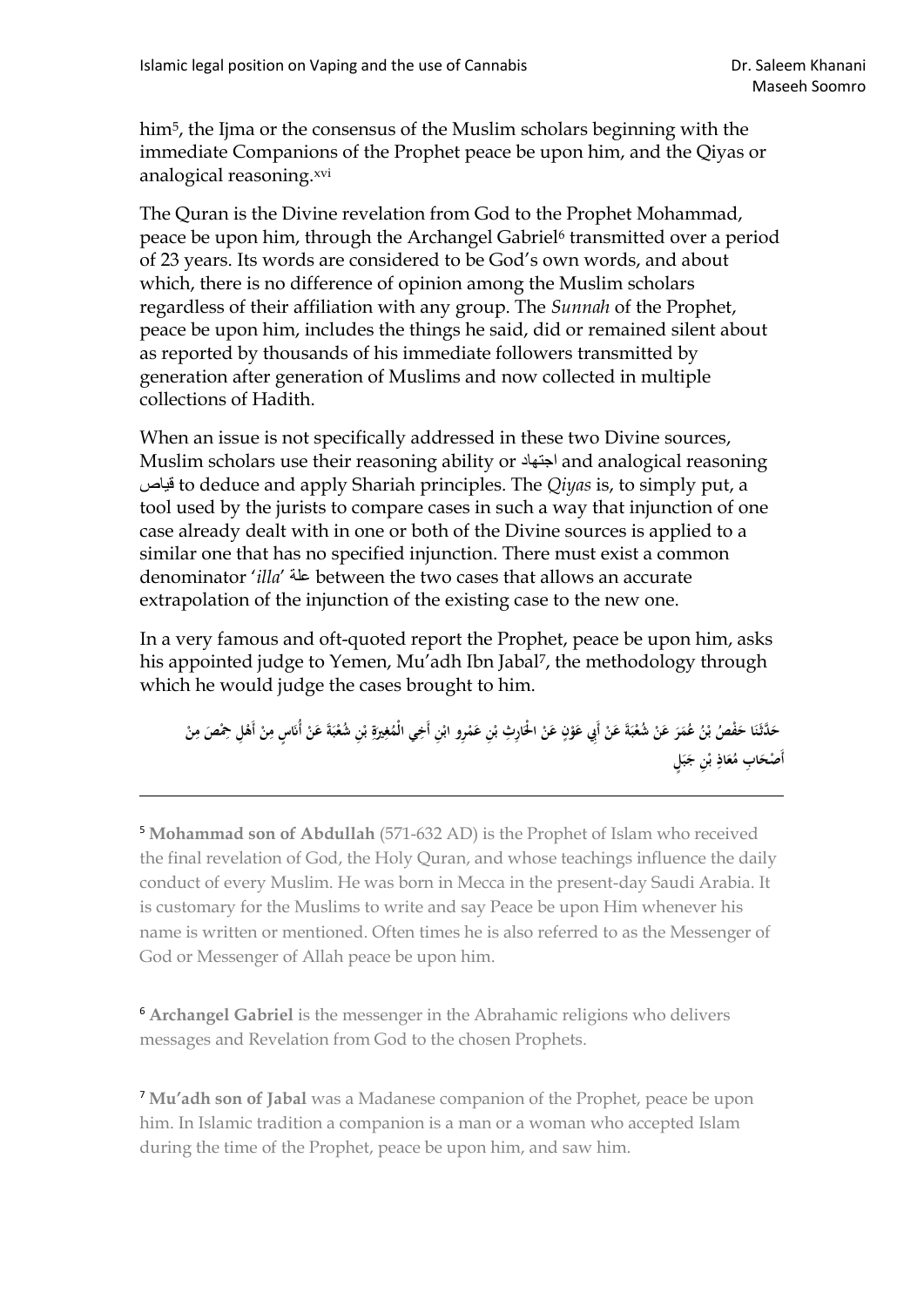أَنَّ رَسُولَ اللَّهِ صَلَّى اللَّهُ عَلَيْهِ وَسَلَّمَ لَمَّا أَرَادَ أَنْ يَبْعَثَ مُعَاذًا إِلَى الْيَمَنِ قَالَ كَيْفَ تَقْضِي إِذَا عَرَضَ لَكَ قَضَاءً قَالَ أَقْضِي بِكِتَابِ اللَّهِ **َ َ ي ْ َ َ َ ي َ ْ َ َ َ** قَالَ فَإِنْ لَمْ تَجِدْ فِي كِتَابِ اللَّهِ قَالَ فَبِسُنَّةِ رَسُولِ اللَّهِ صَلَّى اللَّهُ عَلَيْهِ وَسَلَّمَ قَالَ فَإِنْ لَمْ تَجِدْ فِي سُنَّةِ رَسُولِ اللَّهِ صَلَّى اللَّهُ عَلَيْهِ وَسَلَّمَ وَلَا **ي َ َ ي ْ َ ي َ ْ َ َ َ ي ْ َ ي ْ** فِي كِتَابِ اللَّهِ قَالَ أَجْتَهِدُ رَأْيِي وَلَا آلُو فَضَرَبَ رَسُولُ اللَّهِ صَلَّى اللَّهُ عَلَيْهِ وَسَلَّمَ صَدْرَهُ وَقَالَ الْحُمْدُ لِلَّهِ الَّذِي وَفَقَ رَسُولَ رَسُولِ اللَّهِ لِمَا **َ َ َ ْ َ ي َ َ َ ي ْ َ َ َ َ ي ل وَل ا ََّّللي ُ َس يضي ر ر ُ ي ْ**

When the Messenger of Allah  $\equiv$  intended to send Mu'adh ibn Jabal to the Yemen, he asked: How will you judge when the occasion of deciding a case arises?

He replied: I shall judge in accordance with Allah's Book. He asked: (What will you do) if you do not find any guidance in Allah's Book? He replied: (I shall act) in accordance with the *Sunnah* of the Messenger of Allah ...

He asked: (What will you do) if you do not find any guidance in the *Sunnah* of the Messenger of Allah  $\stackrel{\text{\tiny def}}{=}$  and in Allah's Book?

He replied: I shall do my best to form an opinion and I shall spare no effort.

The Messenger of Allah  $\mathcal{L}$  then patted him on the breast and said: Praise be to Allah Who has helped the messenger of the Messenger of Allah to find something which pleases the Messenger of Allah.xvii

This report is one of the evidences put forward by the scholars as a proof for the principles of Islamic jurisprudence that deal with the sources and methodology through which injunctions can be deduced from the legal sources.

Consensus or االجماع is a verdict reached by the vast majority of scholars in a particular time in a particular place. It lies third in the hierarchy of the sources of Islamic law since collective wisdom is superior to individual intellect.

The Shariah is not a whimsical and authoritative way of life chosen by God for man. It is a purpose-oriented system designed for man's protection. The purposes of the Divine law or the wisdom behind every commandment of Islamic law originating from any of the four established sources agreed upon by all the Muslim scholars are referred to as the objectives of the Islamic legal system or مقاصد الشريعة.xviii, xix

Based upon the seminal work done by Abu Ishaq al-Shatibi, the purposes of all the Islamic commandments are classified into six categories: preservation of soul or life, wealth, mind, offspring and honor. As can be understood readily the Shariah is focused on the welfare of the individual and the society and public welfare المرسلة المصلحة and juristic preference االستحسان play a significant role in dealing with issues in a given society in a given time period while equally important is the role of culture عرف and the prevalent custom .العادة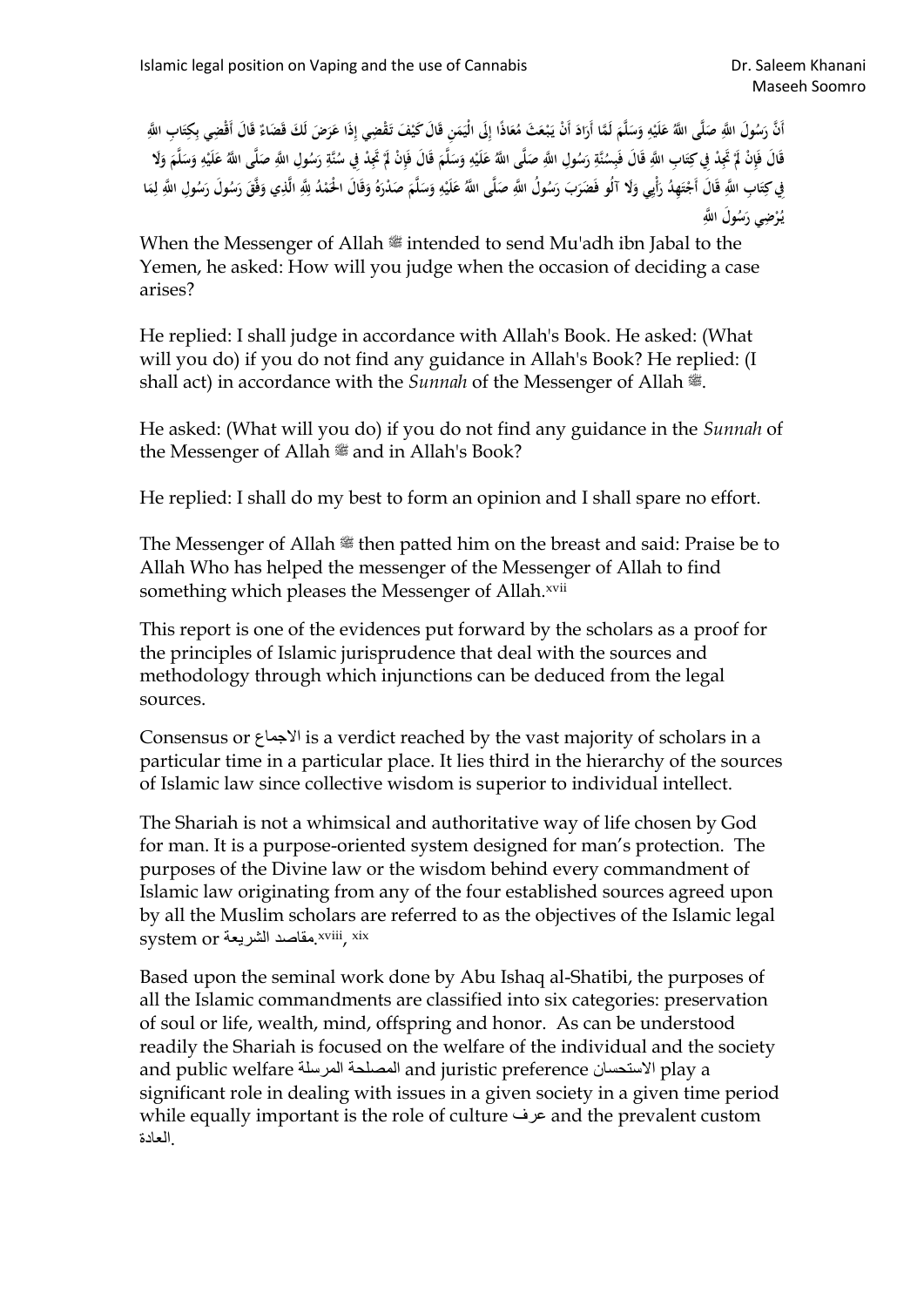Legal maxims are brief epithetic statements extrapolated from a predominant governing theme with regards to a particular issue from the Quran, *Sunnah* and consensus that can be applied to a wide variety of issues. Instead of memorizing thousands of Quranic verses and Prophetic traditions as well as the statements of thousands of scholars, a jurist can examine a case in the light of these legal maxims to deduce an appropriate answer. Of the hundreds of such maxims and submaxims the following five are universally accepted:xx

- 1. All matters must be judged according to the intention or their objectives
- 2. Certainly cannot be overruled by doubt
- 3. Harm is to be removed
- 4. Difficulty begets ease
- 5. Custom is to be respected

With this overview we will now approach the issue of vaping and the use of cannabis and other cannabinoid products from an Islamic juristic perspective.

The Quran and the *Sunnah* remain gold standard for the moral conduct of a Muslim. The text of the Quran and the thousands of Prophetic traditions has remained unchanged, and while the legal injunctions in both are finite, the issues faced by human beings with the passage of time can be considered to be infinite.

The religion of Islam prohibits certain objects and practices in order to protect life, wealth, mind, offspring and honor as above. In some cases, the objective is mentioned along with the ruling, and in other cases it has to be inferred.

An example of the former is the verse prohibiting adultery.

وَلَا تَقْرَبُوا الزِّنَا ۖ إِنَّهُ كَانَ فَاحِشَةً وَسَاءَ سَبِيلًا

Nor come nigh to adultery: for it is a shameful (deed) and an evil opening the road (to other evils) Chapter 17:32<sup>8</sup>

In other situations, the prohibition occurs despite some benefit if the harm is greater. For example:

<sup>8</sup> The Holy Quran contains 114 chapters revealed over 23 years to the Prophet Mohammad, peace be upon him. Their arrangement is considered to be determined by God Himself, and is not chronological. Mostly the larger chapters come first. Each chapter is divided into verses. The customary way of referring to the Quranic verses is to put the number of the chapter first and separated from the verse number by the sign. Here 17:32 means that the verse quoted is the number 17 in the chapter 17.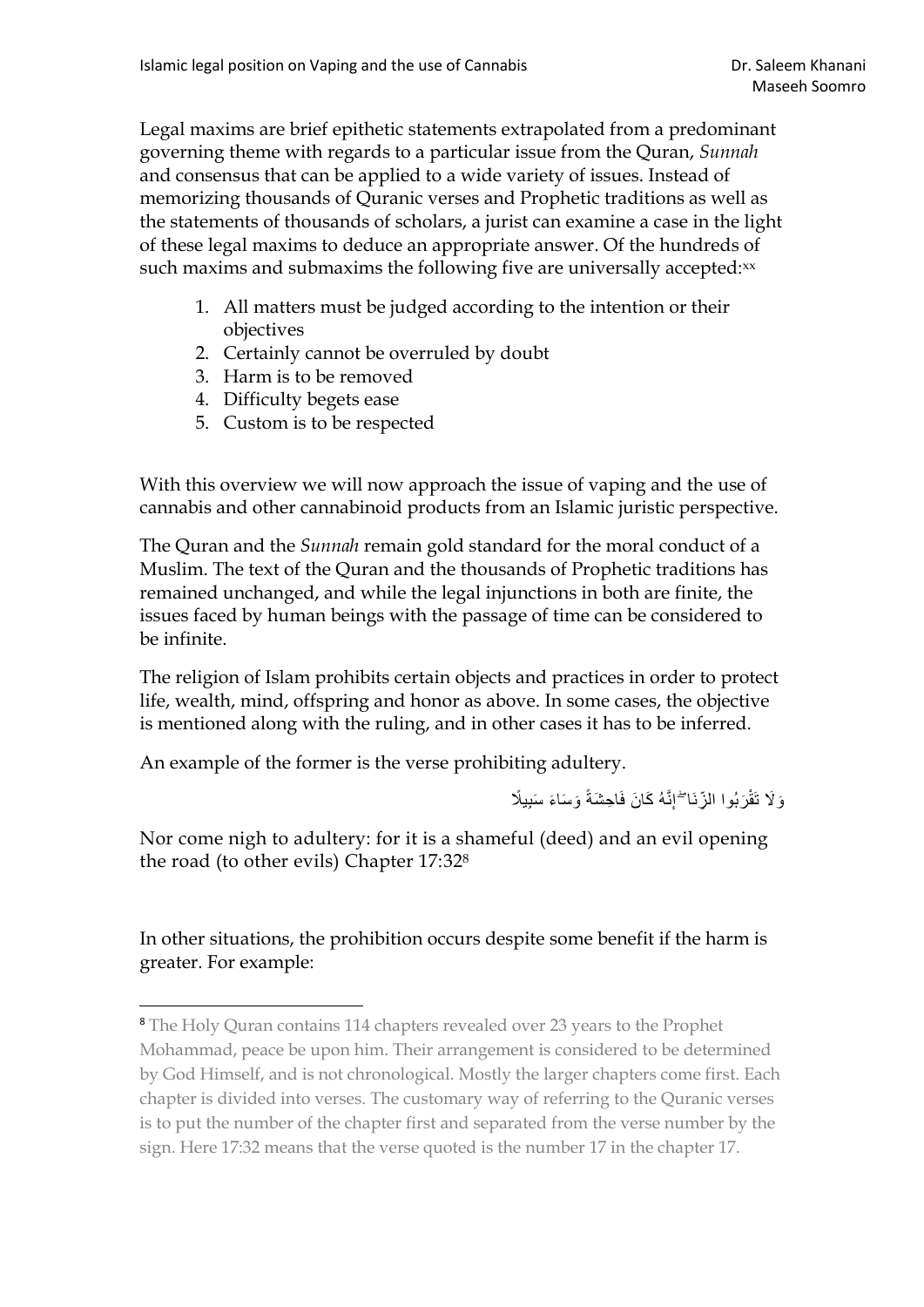يَسْأَلُونَكَ عَنِ الْخَمْرِ وَالْمَيْسِرِ ۖ قُلْ فِيهِمَا إِثْمٌ كَبِيرٌ وَمَنَافِعُ لِلنَّاسِ وَإِثْمُهُمَا أَكْبَرُ مِنْ نَفْعِهِمَا ۗ **السمال المنتشات** ْ ْ َ

THEY WILL ASK thee about intoxicants and games of chance. Say: "In both there is great evil as well as some benefit for man; but the evil which they cause is greater than the benefit which they bring. Chapter 2:219.

And yet in rare instances a prohibited thing or act becomes allowed in case of dire necessity such as a life-threatening situation. This is exemplified by the following verse.

أَمَّا حَرَّمَ عَلَيْكُمُ الْمَيْتَةَ وَالدَّمَ وَلَحْمَ الْخِنْزِيرِ وَمَا أَهِلَّ بِهِ لِغَيْرِ اللَّهِ ۖفَصَلِ اضْطُرَّ غَيْرَ بَاغٍ وَلَا عَادٍ فَلَا إِثْمَ<br>وَمَدَّجَ الْمَسْئَمَلُ الْمَيْتَةَ وَالدَّمَ وَلَحْمَ الْخِ ُ ْ َ ْ َ ֦֧֧֦֧֧֟֟֓֟֓֟֓֕֓֬֝֬֓֟֓֬֓֓֝֟֓֬֝֓֬֝֬֝֓֬֝֓֟֓֟֓֬֝֓֟֓֬ عَلَيْهِ ۚ إِنَّ اللَّهَ غَفُونٌ رَحِيمٌ ِ

He has forbidden to you only carrion, and blood, and the flesh of swine, and that over which any name other than God's has been invoked; but if one is driven by necessity - neither coveting it nor exceeding his immediate need - no sin shall be upon him: for, behold, God is much-forgiving, a dispenser of grace. 2:173

Vast majority of Muslims scholars, both classical and contemporary, consider cigarette smoking, e-cigarettes and all cannabis products to be impermissible حرام in public interest due to their harmful effects.

The questions that can be raised are about the relevance of Islam in a Western country that upholds personal freedom and secular law, and the evidence for such juristic verdicts فتوي.

In the book Understanding Islamic Law, Irshad Abdal-Haqq writes:

"The Muslim population in the United States is estimated to range from five to eight million and Islam is projected to become the nation's second largest religion early in the next century. A distinctive characteristic of Islam is its remarkable synthesis of all aspects of human social interaction and endeavor into a single value system – a system of law. Throughout the entire history of Islam, Islamic law has remained a prime focus of intellectual effort and recognized by Muslims as a religious duty to uphold and protect. Nowhere is this urgency of purpose more pronounced than among American Muslims."xxi

He writes further that "the Islamic sense of mission readily affirms itself in a society struggling to preserve Judeo-Christian-Muslim values".

Thus, the Islamic legal position to the epidemic of e-cigarettes and cannabis products has widespread implications for the Western as a whole especially in view of the frightening number of cases of life-threatening illnesses associated with both reported recently. The e-cigarettes were introduced as a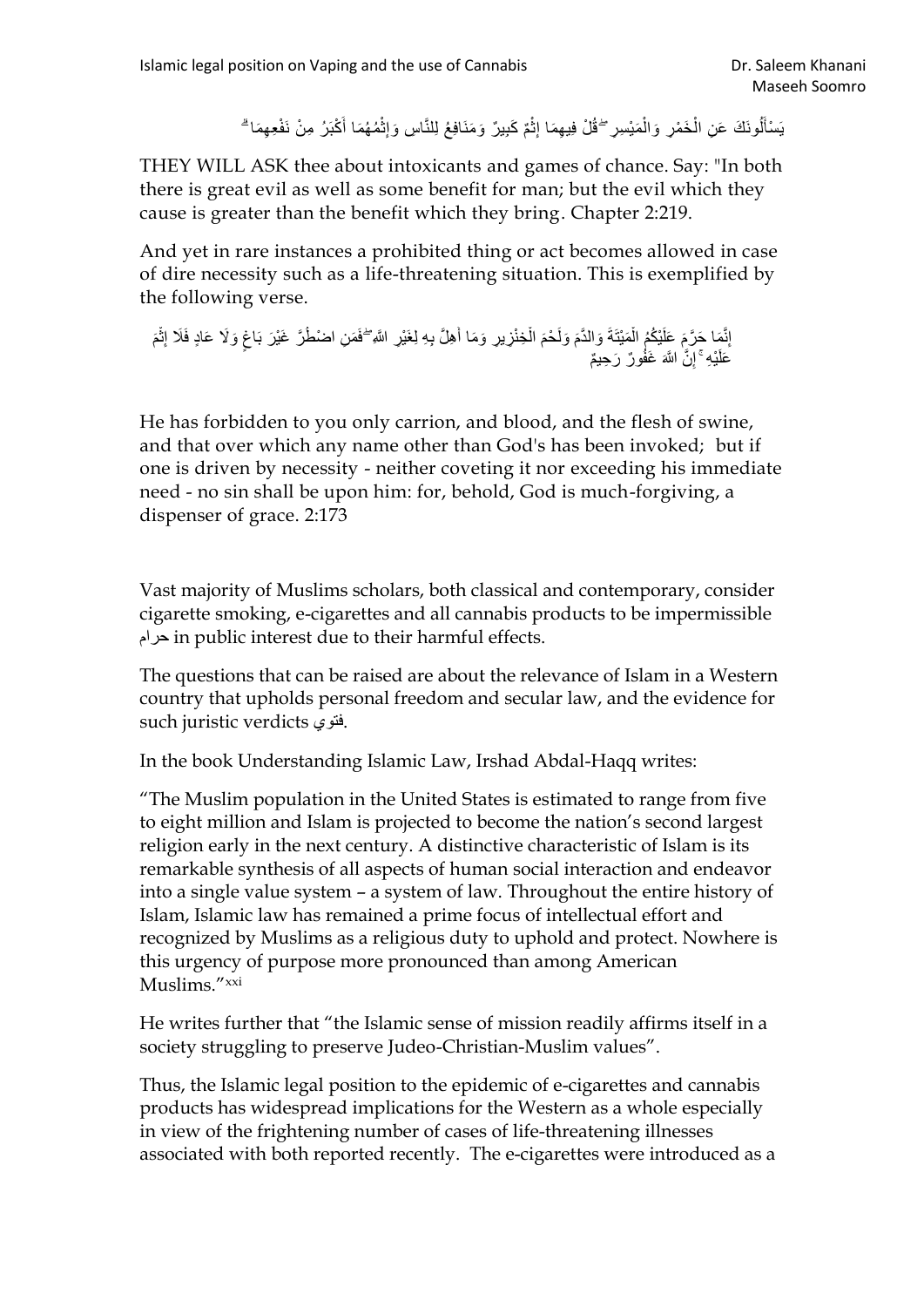less harmful alternative to the traditional cigarettes but the recent statistics seem to paint a different picture.

Although the Islamic Divine texts do not specifically mention cigarette smoking, e-cigarettes and cannabis, the Muslim scholars approach this issue by way of analogical reasoning. Islamic law is not alone in utilizing this way of reasoning to address contemporary issues.

The Stanford encyclopedia of philosophy mentions:

" Analogies are widely recognized as playing an important *heuristic* role, as aids to discovery. They have been employed, in a wide variety of settings and with considerable success, to generate insight and to formulate possible solutions to problems. According to Joseph Priestley<sup>9</sup>, a pioneer in chemistry and electricity, analogy is our best guide in all philosophical investigations; and all discoveries, which were not made by mere accident, have been made by the help of it.  $(1769/1966: 14)$ <sup>xxii</sup>

Priestley may be over-stating the case, but there is no doubt that analogies have suggested fruitful lines of inquiry in many fields."

As mentioned earlier the Quran prohibits the use of alcohol due to its greater harm. Based upon the objectives of the Islamic law, the prohibition is related to the intoxicant effect of alcohol on human intellect. Current scientific research links alcohol drinking with liver disease and a variety of cancers.

The prohibitive commandment of the Quran was extrapolated by Prophet Mohammad peace be upon him to all intoxicants regardless of the amount consumed.

وكل مسكر حرام

Every intoxicant is prohibited.xxiii

ما أسكر كثيره فقليله حرام

Consumption of a little quantity of what intoxicates in a larger quantity is prohibited as well.<sup>xxiv</sup>

The injurious effect to various body organs and not just the intellect provides another analogy from the Quranic text.

> وَ لَا تُلْقُوا بِأَيْدِيكُمْ إِلَى التَّهْلُكَةِ ْ ا<br>ا ِ َ ْ

do not let your own hands throw you into destruction. 2:195

<sup>&</sup>lt;sup>9</sup> Joseph Priestley (1733-1804) was an English philosopher, theologian and scientist who wrote about 150 works.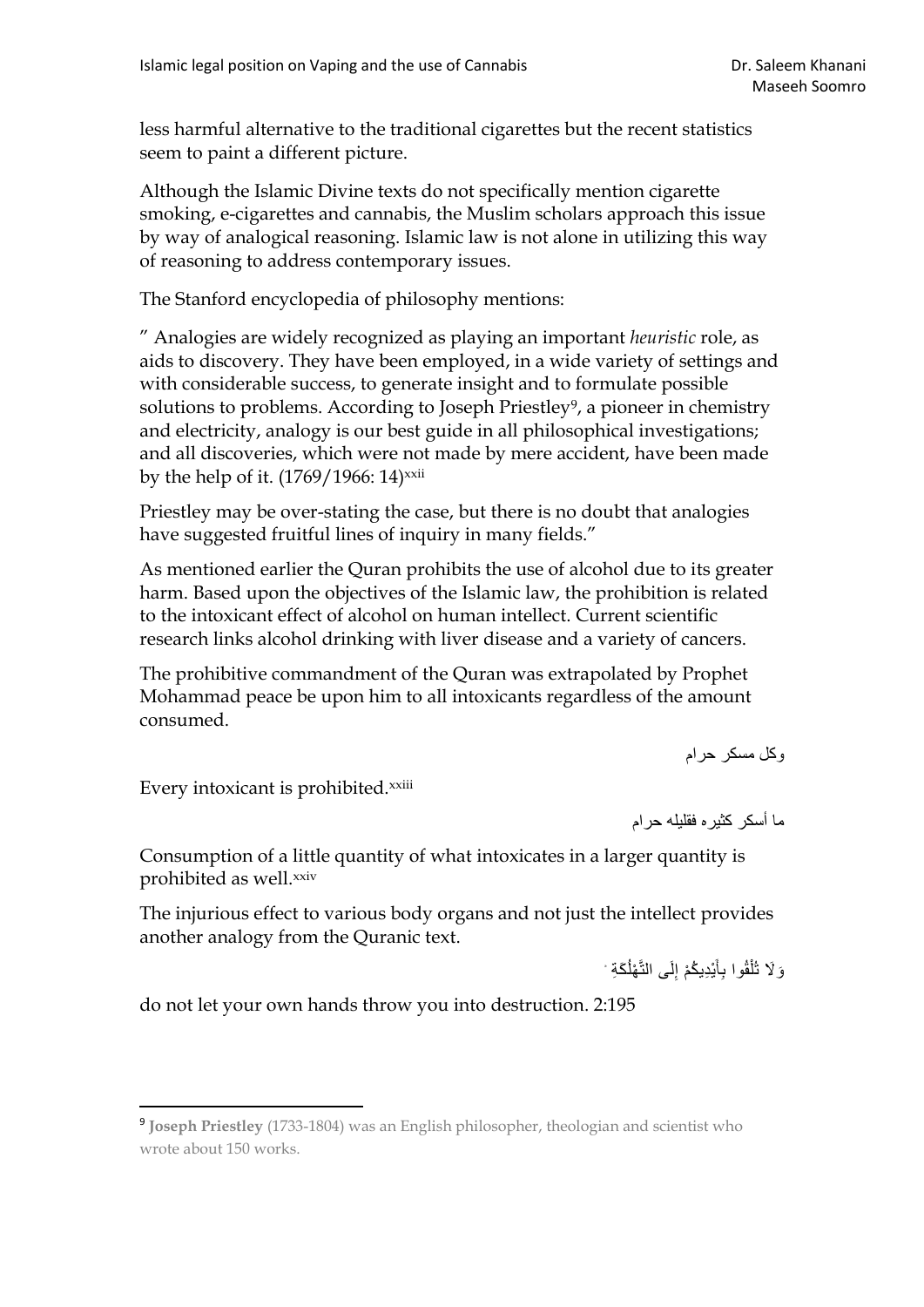Ibn Taymiyyah<sup>10</sup> said in Majmū' al-Fatāwa (34/206):

"*Hashīsh* is one of those things which Allah and His Messenger  $*$  have prohibited from the categories of alcohol and intoxicants – in name and meaning – and the *ah*<sup>*ad*</sup><sup>*i*th</sup> on the matter are many. The Messenger of Allah is with his pithy speech has referred to every single substance which impairs the ability to think and intoxicates, and he did not differentiate between the forms they may take or whether they are eaten or drunk.

Ibn Rajab al-Ḥanbali<sup>11</sup> commenting on the statement of the Prophet <sup>®</sup> in Ṣaḥīḥ Muslim that,

"Every intoxicant is a *khamr*, and every *khamr* is forbidden," said*:* "An intoxicant brings about pleasure and joy…a group of the scholars said, "This doesn't matter whether it is a solid or a liquid, whether it is eaten or drunk, whether it comes from a seed or a date or from milk or whatever." That is why *ḥashīsh* resin made from the leaves of the cannabis plant was included as well as other substances which are consumed, because of the pleasure they induce and because of their intoxicating effect." (Jāmi' al-'Ulūm wal-Ḥikam, 2/464).

#### Ibn Hajr<sup>12</sup> and al-Nawawi<sup>13</sup> confirmed the same ruling as in al-Fath al-Bāri, 10/47.

<sup>10</sup> **Taqī ad-Dīn Ahmad ibn Taymiyyah** [\(Arabic:](https://www.bing.com/search?q=Arabic%20language%20wikipedia) تيمية ابن أحمد الدين تقي, January 22, 1263 - September 26, 1328), known as Ibn Taymiyyah for short, was a controversial [medieval](https://www.bing.com/search?q=Islamic%20Golden%20Age%20wikipedia) [Sunni](https://www.bing.com/search?q=Sunni%20Muslim%20wikipedia)  [Muslim](https://www.bing.com/search?q=Sunni%20Muslim%20wikipedia) [theologian,](https://www.bing.com/search?q=Theologian%20wikipedia) [jurisconsult,](https://www.bing.com/search?q=Jurist%20wikipedia) [logician,](https://www.bing.com/search?q=Logic%20in%20Islamic%20philosophy%20wikipedia) and reformer. He was a prolific write and his voluminous works are studied and quoted widely.

<sup>11</sup> **Ibn Rajab Al-Hanbali** (1335-1393 CE) was born in Baghdad and died in Damascus. He was one of the most prominent scholars of Islamic sciences in his times and wrote some of the most famous commentaries on the traditions of the Prophet of Islam, peace be upon him.

<sup>12</sup> **Ibn Hajar Al-Asqalani** (1372 to 1449 CE) was born in Cairo and enjoys the reputation of the being the most qualified scholar of Hadith sciences, i.e., the sciences dealing with collection, authenticating and commenting upon the reports narrated from the Prophet Mohammad, peace be upon him. Out of over 150 works his commentary on the Sahih Al-Bukhari is still considered to be the best work in this field.

<sup>13</sup> **Abu Zakaria Yahya Ibn Sharaf al-Nawawī** [\(Arabic:](https://www.bing.com/search?q=Arabic%20language%20wikipedia) النووي شرف بن يحيى زكريا أبو ;1233– 1277 CE), popularly known as al-Nawawī or Imam Nawawī (631–676 A.H./1234– 1277), was a [Sunni](https://www.bing.com/search?q=Sunni%20wikipedia) Shafi'ite jurist and hadith scholar. He authored numerous and lengthy works ranging from hadith, to theology, biography, and jurisprudence. His book The Garden of the Righteous is perhaps the most published Islamic book in the West after the Holy Quran.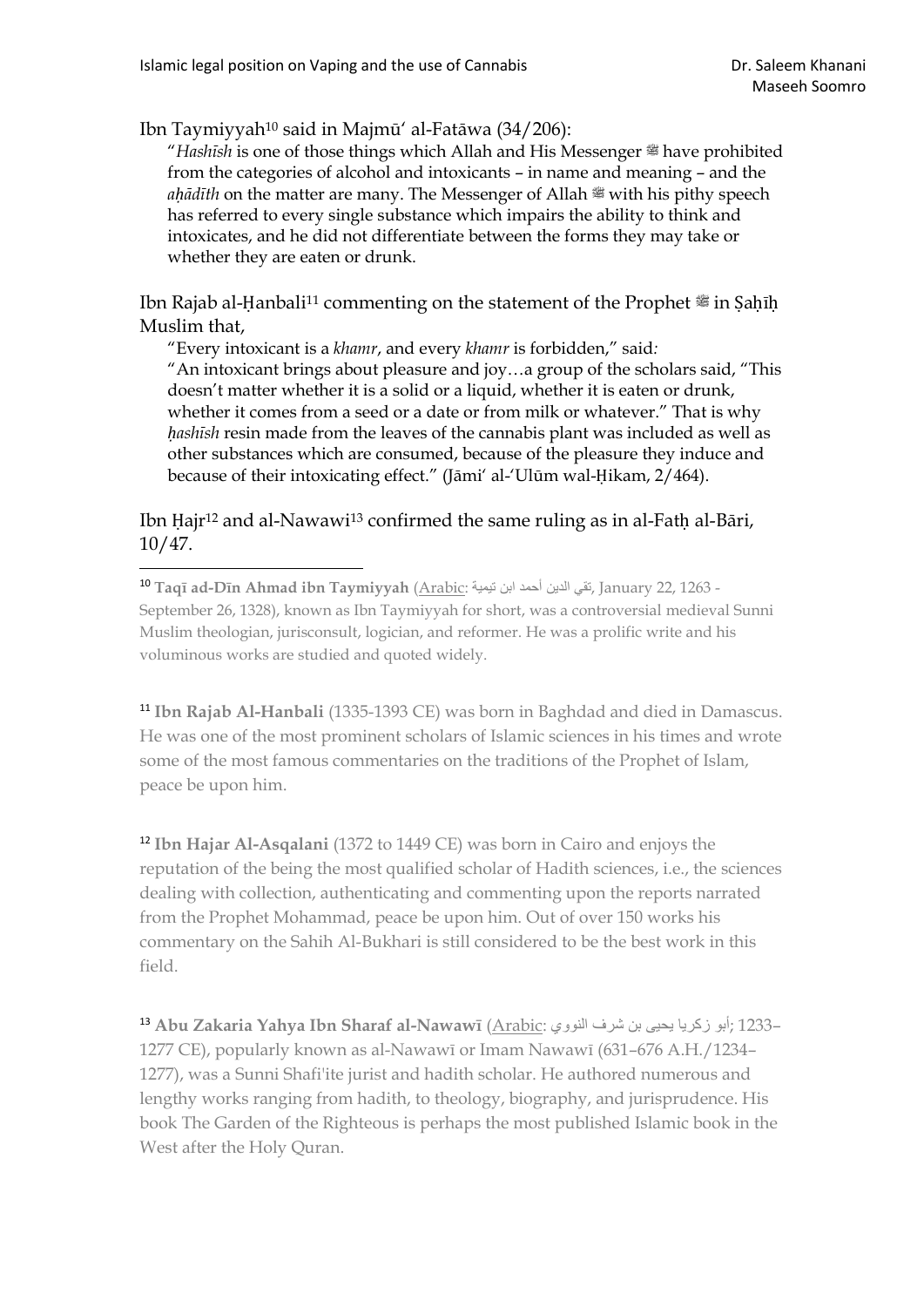The ruling on recreational use of c-liquid or any form of cannabis product, whether natural or synthetic cannabinoid, solid or liquid, smoke or vapour, is the same. They are all completely impermissible in Islam. The form of a substance is immaterial since it is the impact and harm caused by it that is the underlying factor in its prohibition.

The scholars also use legal maxims that address removal of harm and balancing competing harms.

الضرر يزال

Harm is to be removed. As Shahrul Hussain mentions "one of the prime objectives of Islamic law is to remove harm and secure benefit".

A related legal maxim states that private harm is endured in order to suppress public harm.

يحتمل الضرر الخاص لدفع ضرر عام

In this instance banning something that causes widespread harm may come at a cost of denying benefit to a few.

However, there is a disagreement when it comes to the medicinal use of morphine and cannabis products.

Abu Dawood narrated from Abi al-Darda' t: The Messenger of Allah said:

ِّ "إِنَّ اللَّهَ أُنْزَلَ الدَّاءَ وَالدَّوَاءَ، وَجَعَلَ لِكُلِّ دَاءٍ دَوَاءً، فَتَدَاوَوْا، و<u>َلا تَدَاوَوْا بِحَرَام</u> َ ِ

"Allah sent down the disease and the cure, and He made a cure for every disease. So seek treatment, but do not use as medicine that which is haram."

Tariq ibn Suwayd al-Ju'fi t asked the Prophet is about wine and he forbade him or disliked his making it. He said: I only make it as a medicine. He said:

. ''إِنَّهُ لَيْسَ بِدَوَاءٍ وَلَكِنَّهُ دَاءٌ ''

"It is not a medicine; rather it is a disease."xxv

The Prophet  $\mathcal{E}$  also said:

."كل مسكر خمر، وكل مسكر حرام "

"Every intoxicant is *khamr*, and every intoxicant is haram."xxvi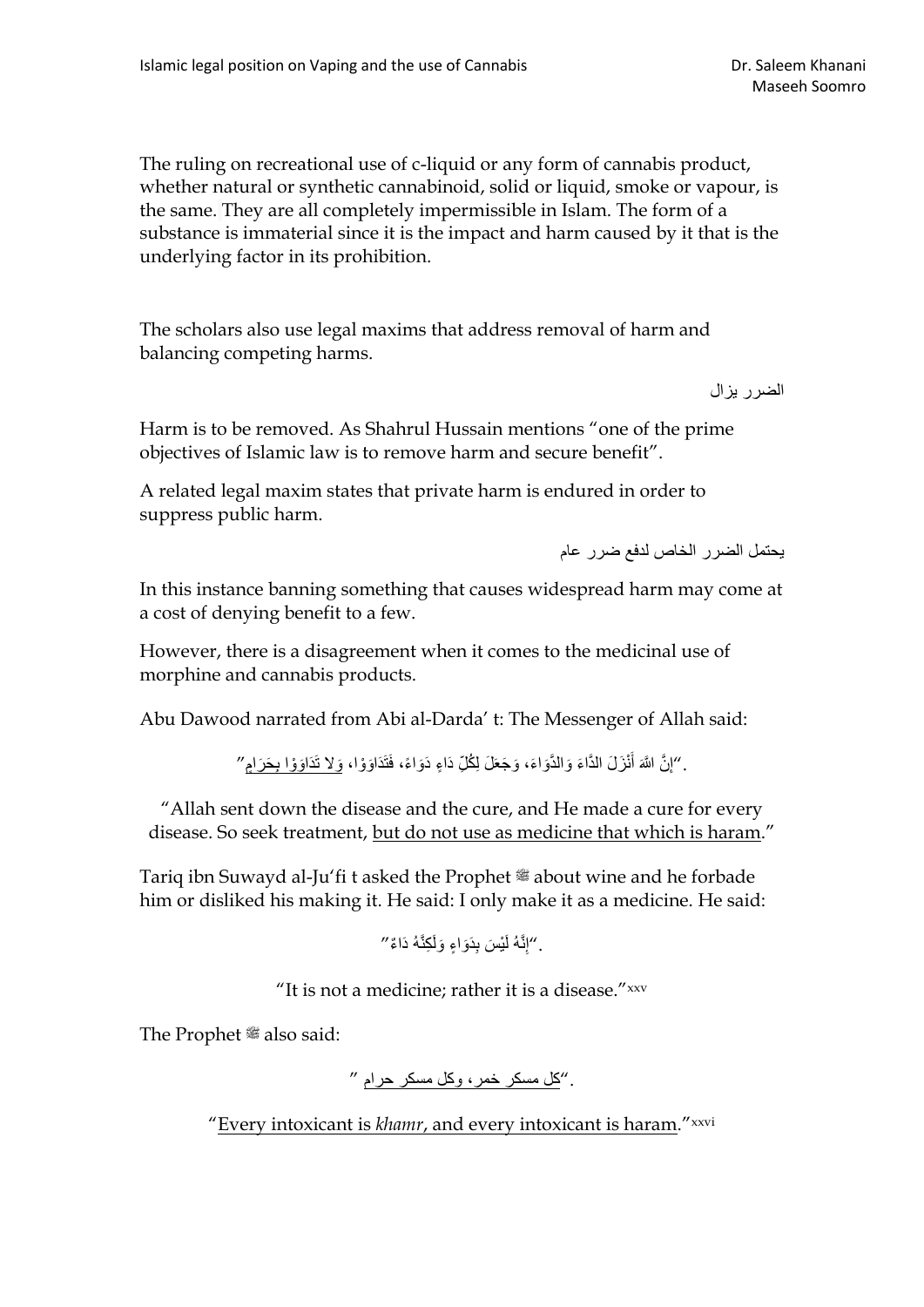Some of the earlier scholars such as Imam An Nawawi, Ibn Hajar and Ibn Taimiyya considered the use of hashish as a sin punishable under Islamic law similar to the punishment for alcohol drinking.

However, Sh. Zakaria al-Ansari mentioned in his book, "Asna al-Matalib": "Non-liquid substances that cause impairment of the mind like *hashishah* (cannabis) and *banj* (anesthetic) are forbidden due to their impairing the mind, yet there is no *hadd* (prescribed punishment) for them, since they don't cause enjoyment and giddiness and consumption of a little of it doesn't invite to consumption of much, however, it should be punishable by a discretionary penalty. One may use it to lose consciousness for the amputation of a gangrenous limb."

The counter argument for the permissibility of using Morphine and cannabis products for medicinal use comes from the already-quoted Quranic verse 2:173 as well as the following legal maxim:

الضرورات تبيح المحظورات

Necessities make the prohibited permissible.

This applies, according to the stronger position, to the area of medicine.

### <span id="page-13-0"></span>Conclusion

Contemporary issues not directly addressed in the Quran, the *Sunnah* of the Holy Prophet Mohammad, peace be upon him, and through the consensus of earlier scholars, can be handled through analogical reasoning and the use of legal maxims. The use of e-cigarettes, although introduced as a safer alternative to traditional smoking, can be considered to be prohibited in the greater public interest. The use of morphine and cannabis products is permissible when medically necessary and in the absence of any alternative.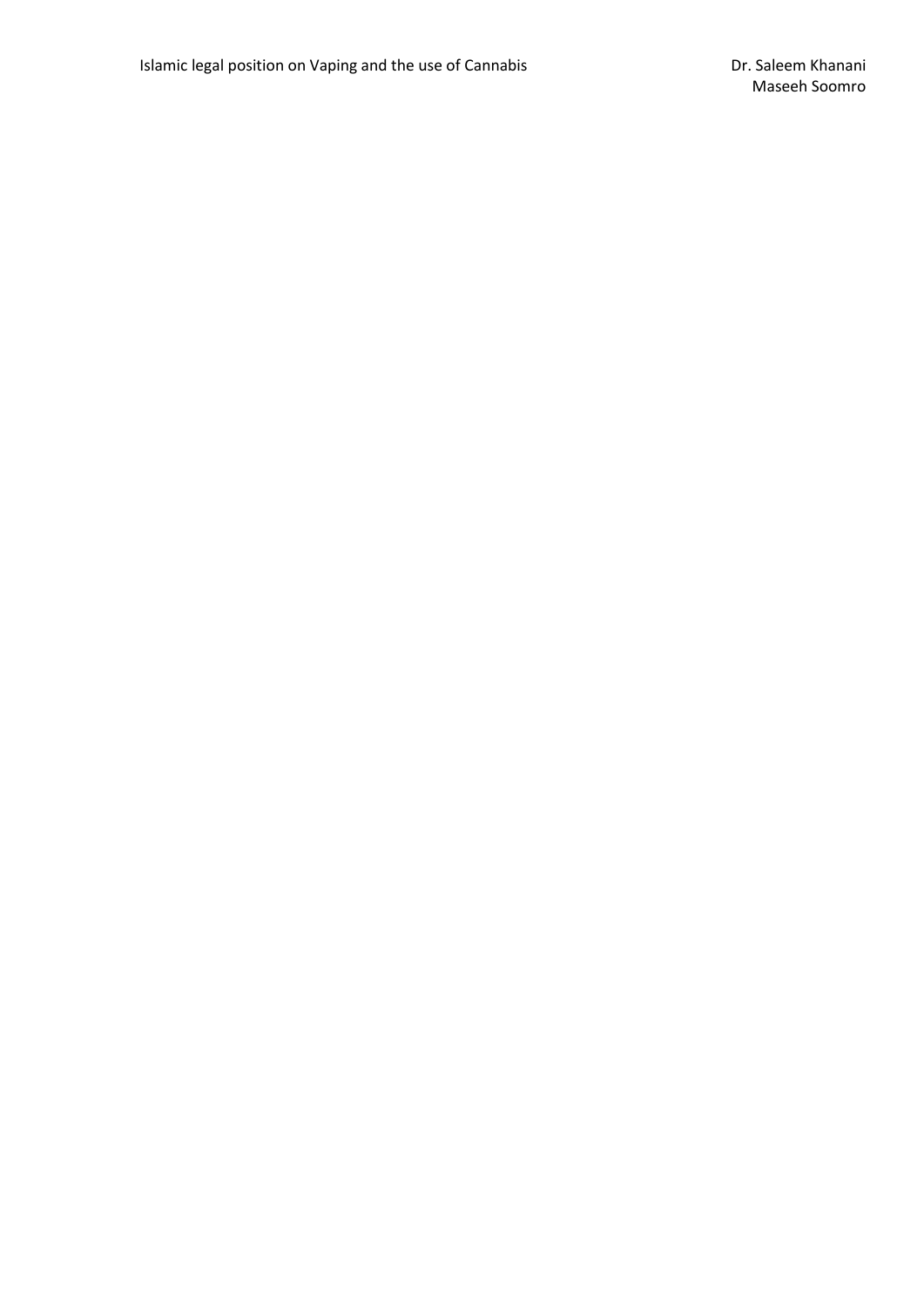References:

<sup>i</sup> [https://www.cdc.gov/media/releases/2019/p1028-first-analysis-lung](https://www.cdc.gov/media/releases/2019/p1028-first-analysis-lung-injury-deaths.html)[injury-deaths.html](https://www.cdc.gov/media/releases/2019/p1028-first-analysis-lung-injury-deaths.html)

ii [https://www.cdc.gov/tobacco/basic\\_information/e-cigarettes/severe](https://www.cdc.gov/tobacco/basic_information/e-cigarettes/severe-lung-disease.html)[lung-disease.html](https://www.cdc.gov/tobacco/basic_information/e-cigarettes/severe-lung-disease.html)

iii [https://www.news-medical.net/news/20191029/Vaping-related-deaths](https://www.news-medical.net/news/20191029/Vaping-related-deaths-analysis-hints-at-THC-as-culprit.aspx)[analysis-hints-at-THC-as-culprit.aspx](https://www.news-medical.net/news/20191029/Vaping-related-deaths-analysis-hints-at-THC-as-culprit.aspx)

iv [https://en.wikipedia.org/wiki/Cannabis\\_\(drug\)](https://en.wikipedia.org/wiki/Cannabis_(drug))

<sup>v</sup> <https://vapingdaily.com/what-is-vaping/vaping-history/>

vi [https://www.marketwatch.com/story/these-charts-show-the-shocking](https://www.marketwatch.com/story/these-charts-show-the-shocking-number-of-high-school-and-college-students-who-vape-2019-09-27)[number-of-high-school-and-college-students-who-vape-2019-09-27](https://www.marketwatch.com/story/these-charts-show-the-shocking-number-of-high-school-and-college-students-who-vape-2019-09-27)

vii <https://www.bbc.com/news/business-44295336>

viii [https://www.fda.gov/tobacco-products/youth-and-tobacco/2018-nyts](https://www.fda.gov/tobacco-products/youth-and-tobacco/2018-nyts-data-startling-rise-youth-e-cigarette-use)[data-startling-rise-youth-e-cigarette-use](https://www.fda.gov/tobacco-products/youth-and-tobacco/2018-nyts-data-startling-rise-youth-e-cigarette-use)

ix [http://www.ncsl.org/research/civil-and-criminal-justice/marijuana](http://www.ncsl.org/research/civil-and-criminal-justice/marijuana-overview.aspx)[overview.aspx](http://www.ncsl.org/research/civil-and-criminal-justice/marijuana-overview.aspx)

<sup>x</sup> <https://www.verywellmind.com/marijuana-use-by-teens-statistics-2610207>

xi [https://markets.businessinsider.com/news/stocks/weed-us-marijuana](https://markets.businessinsider.com/news/stocks/weed-us-marijuana-industry-facts-2019-5-1028177375)[industry-facts-2019-5-1028177375](https://markets.businessinsider.com/news/stocks/weed-us-marijuana-industry-facts-2019-5-1028177375)

xii [https://www.newsweek.com/thc-overdose-death-marijuana-exposure](https://www.newsweek.com/thc-overdose-death-marijuana-exposure-united-states-1442742)[united-states-1442742](https://www.newsweek.com/thc-overdose-death-marijuana-exposure-united-states-1442742)

xiii <https://www.worldometers.info/world-population/#religions>

xiv Fazlur Rahman, Islam (Chicago, IL: University of Chicago Press, 1979), 100

xv Ibid

xvi Mawil Izzi Deen, Islamic Law (Indiana: University of Notre Dame Press, 2004), 35-65

xvii Abu Dawood: The office of the judge Report number 3585